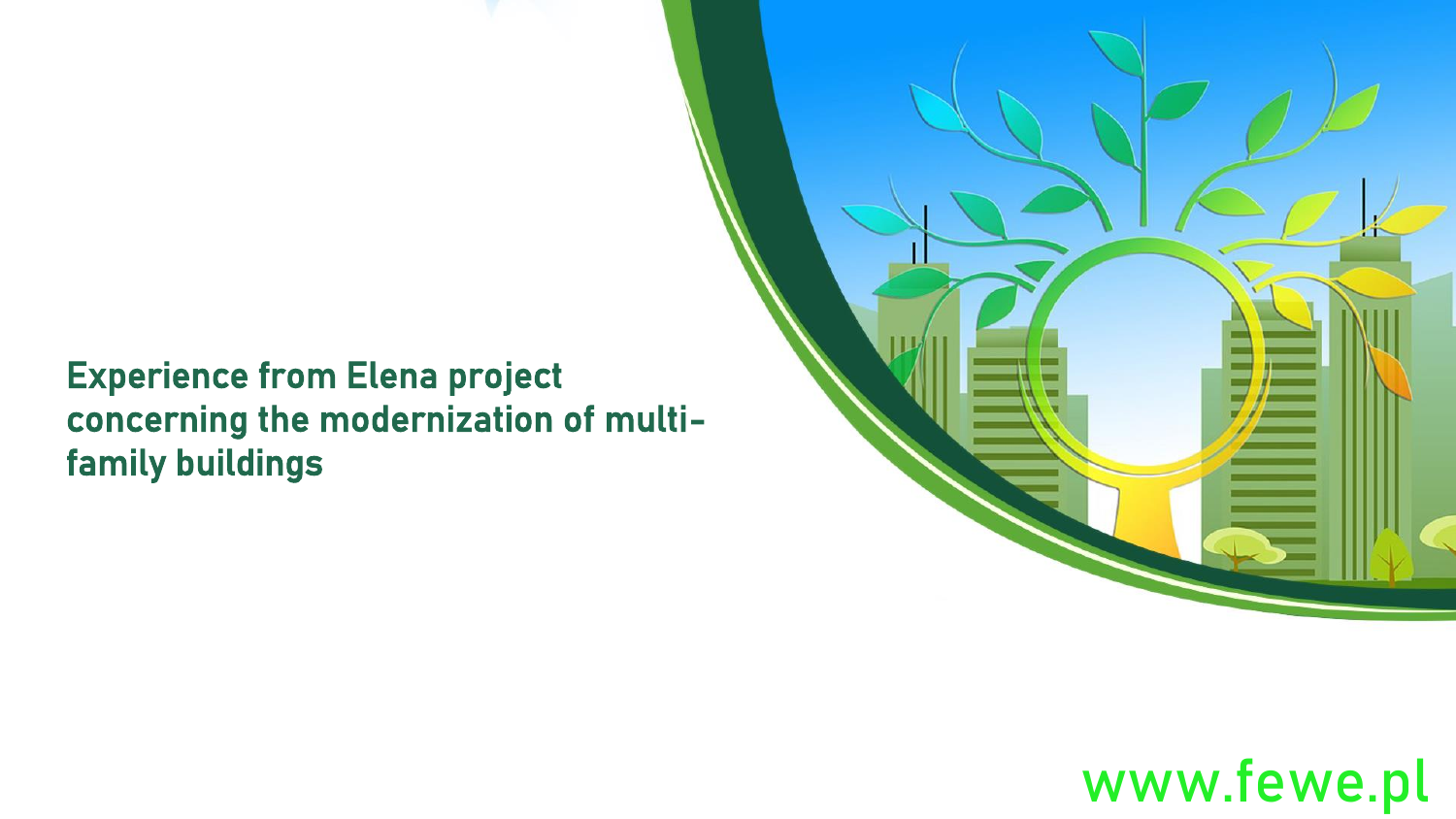## ELENA

of improving the energy efficiency of residential buildings Financial support for the investment preparation process in the field

Duration: 3-year duration Leverage: 1:15 (for thermo-modernization of residential buildings) Financing: subsidy of 90% of eligible costs

Advantage: the subsidy can be combined with any other investment implementation method The challenge: the scale of the project EUR 30 million of investments in energy-saving projects Restrictions: coal projects are not eligible for support

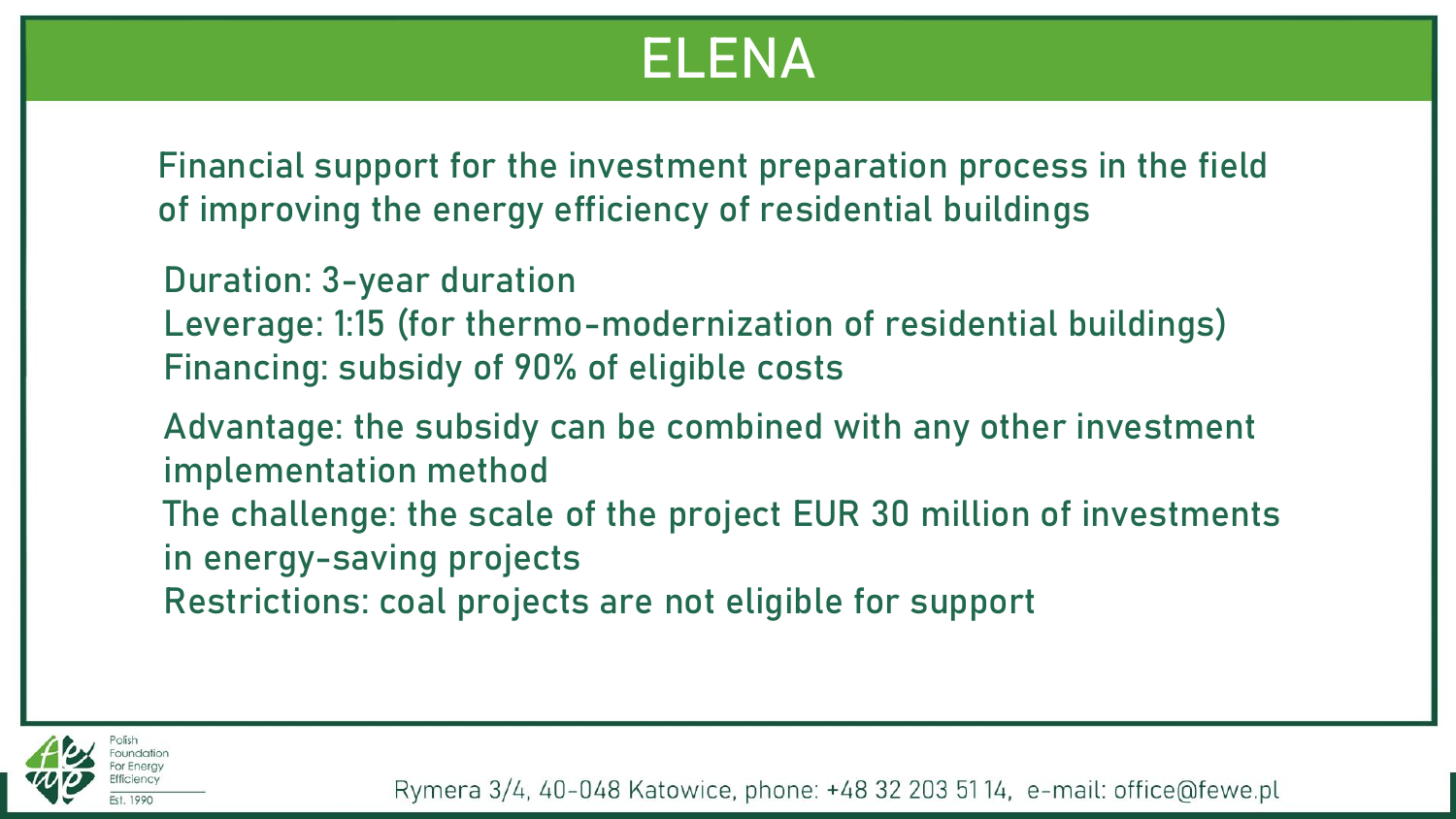## ELENA

Examples of activities that may be supported:

- Performing an energy audit
- Preparation of project documentation
- Execution of applications for co-financing (including a feasibility study)
- Technical assistance in the preparation and implementation of the investment:
	- Development of the Terms of Reference, participation in the process of selecting contractors, participation in meetings with residents,
	- Verification of the effects of implemented projects.

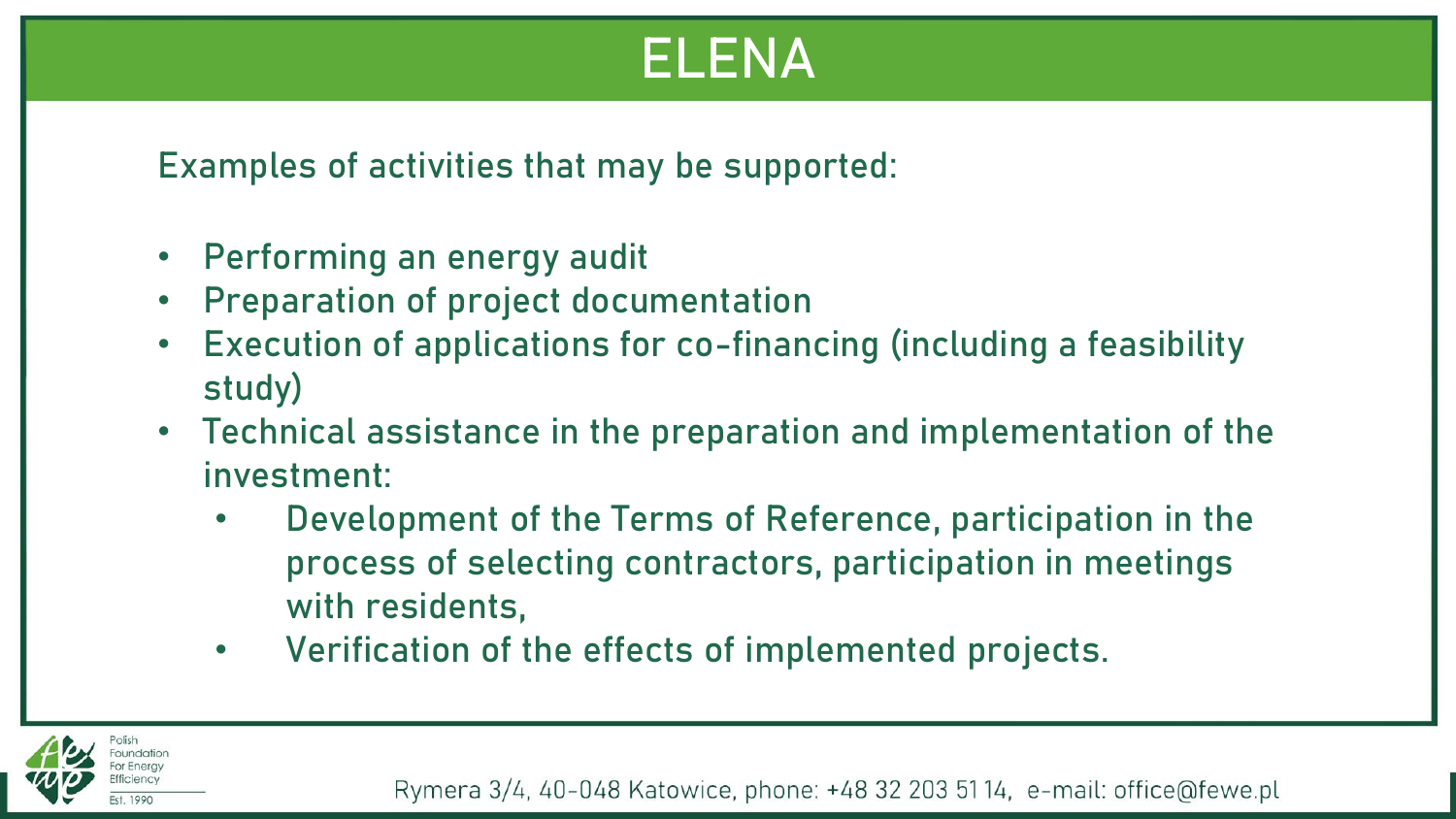## Thermo-modernization or renovation bonus

the terms set out in the Act of 21 November 2008 on supporting thermo-When implementing a thermo-modernization or renovation project on modernization and renovation and on the central register of emissivity of buildings (Dz.U. z 2020 r. poz. 22, z późn. zm.), financial support is granted in the form of the so-called bonus.



The bonus is support granted from the Thermomodernization and Renovation Fund for the repayment of part of the loan taken by the investor for the renovation project

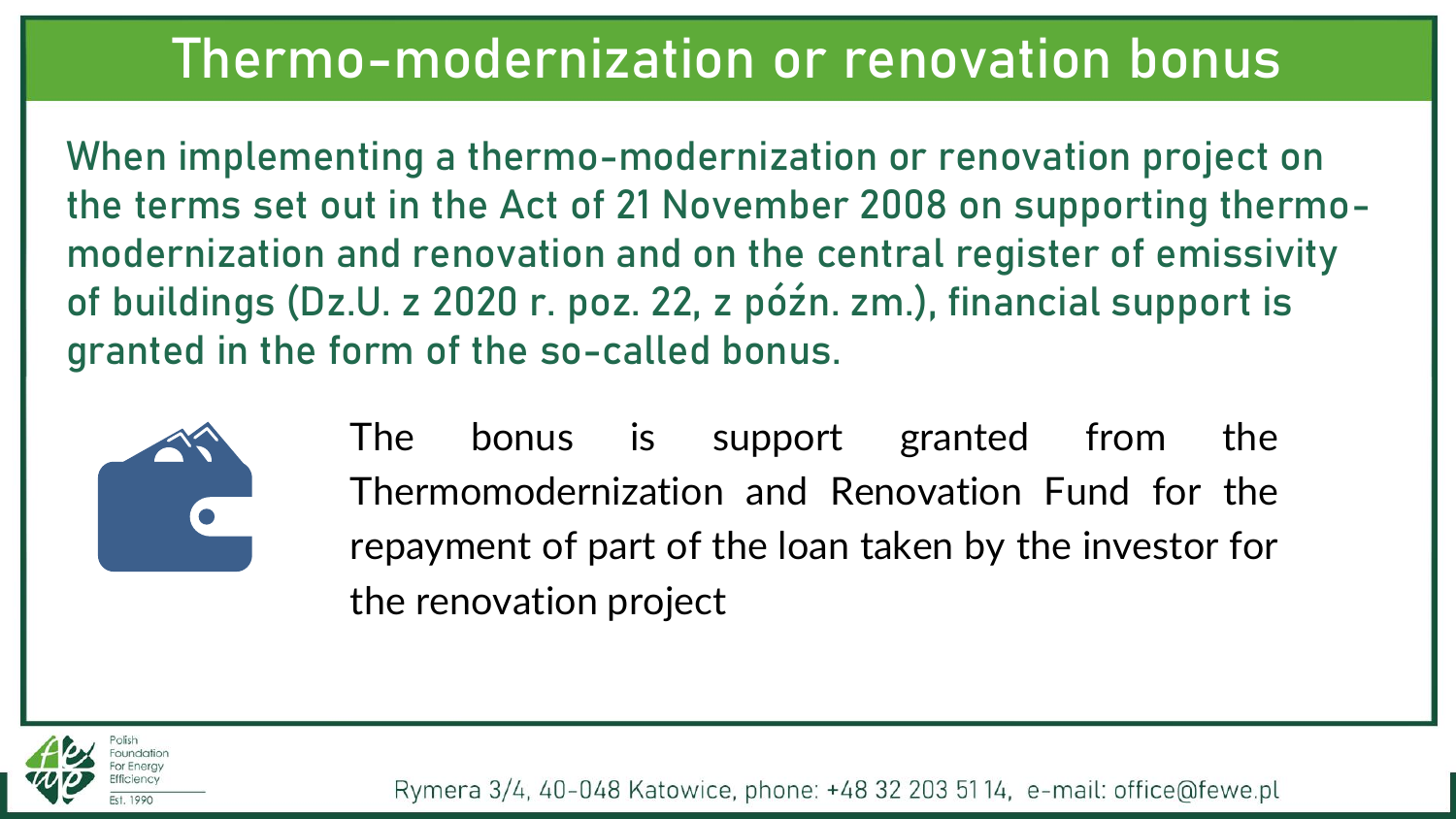## Thermo-modernization or renovation bonus



The amount of the thermo-modernization bonus is 16% of The amount of the thermo-modernization bonds is 10% of<br>the cost of the thermo-modernization project. However, it should be remembered that at least 50% of the financing of a thermal modernization project must come from a loan.



Legal persons (including housing cooperatives and commercial companies), local government units, housing communities, social housing associations, and natural persons may apply for the bonus.

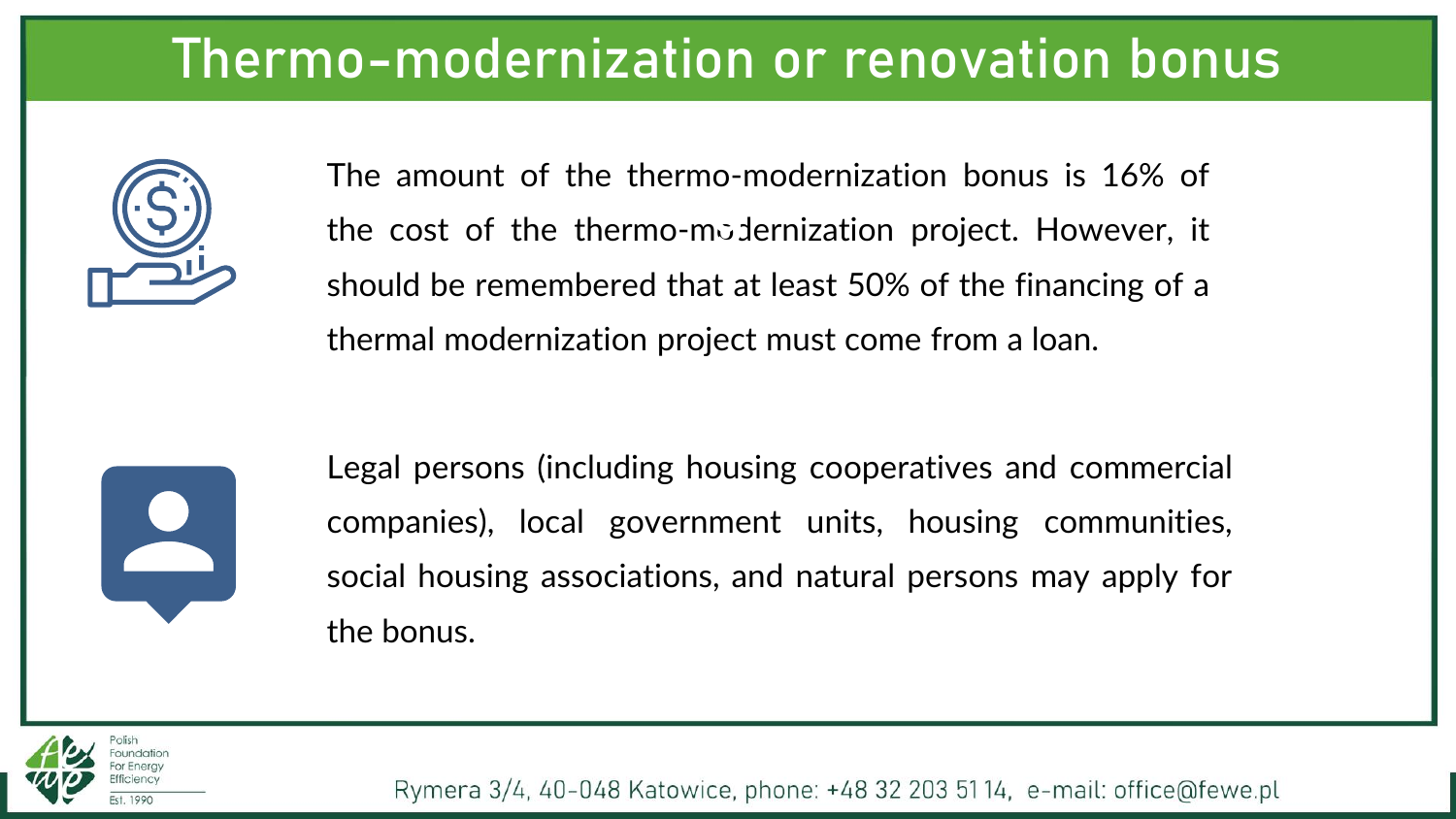#### ECO COMMUNITY WITH PROFIT

g A full scope of services for housing communities that want to improve the energy efficiency of multi-family residential buildings.

Direct counseling for the manager and the housing community regarding the technical process of thermal modernization and the available options.

Performing an energy audit in three variants.

Preparation of design documentation for thermal modernization. Assistance in prepering an application to Bank Gospodarstwa Krajowego for a thermo-modernization or renovation bonus. Service and support for housing communities in the process of obtaining a thermo-modernization bonus.

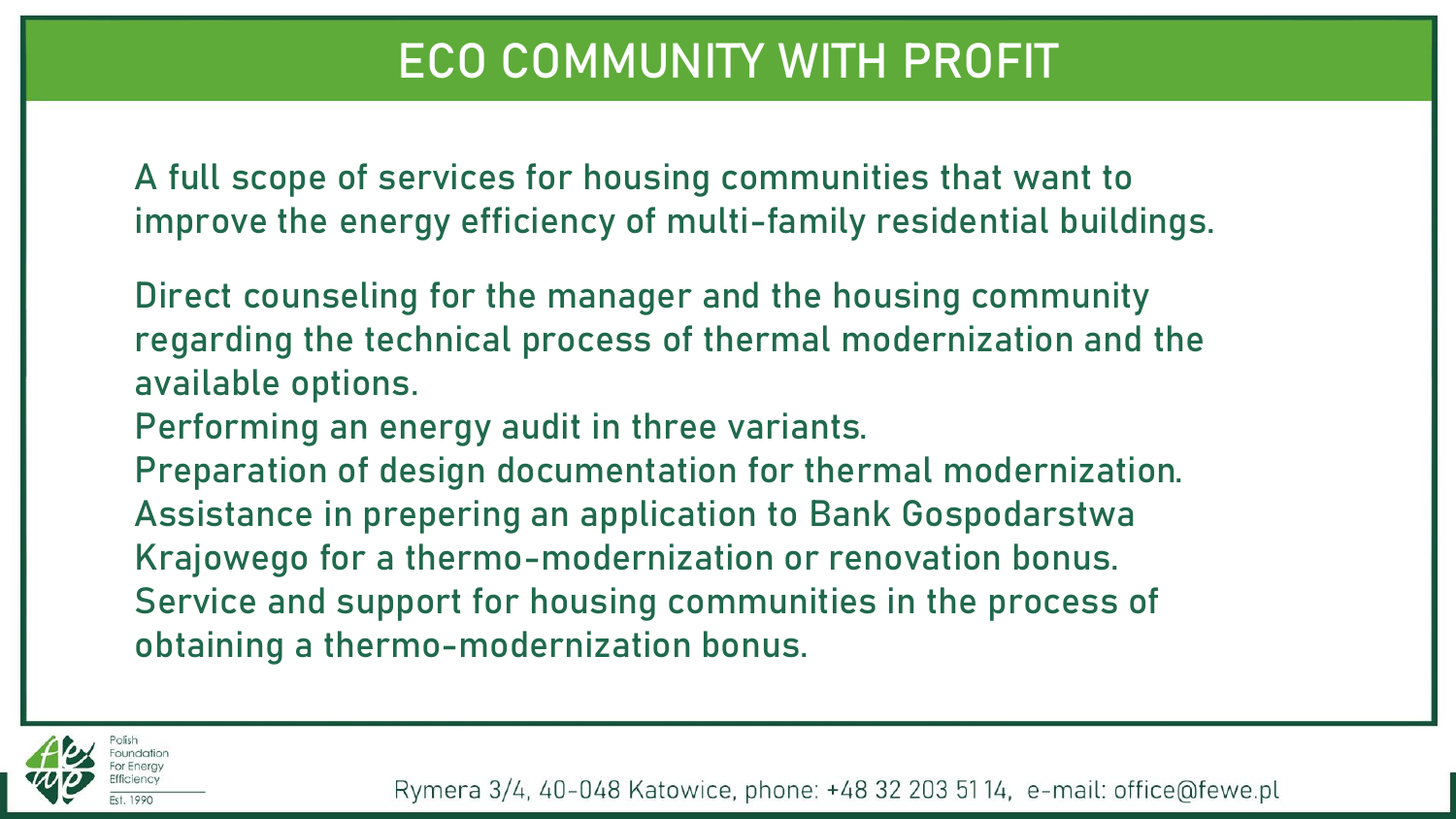#### ECO COMMUNITY WITH PROFIT

Co-financing of 90% of the costs of providing the services referred to above. Workshops or seminars for housing associations and their managers. g

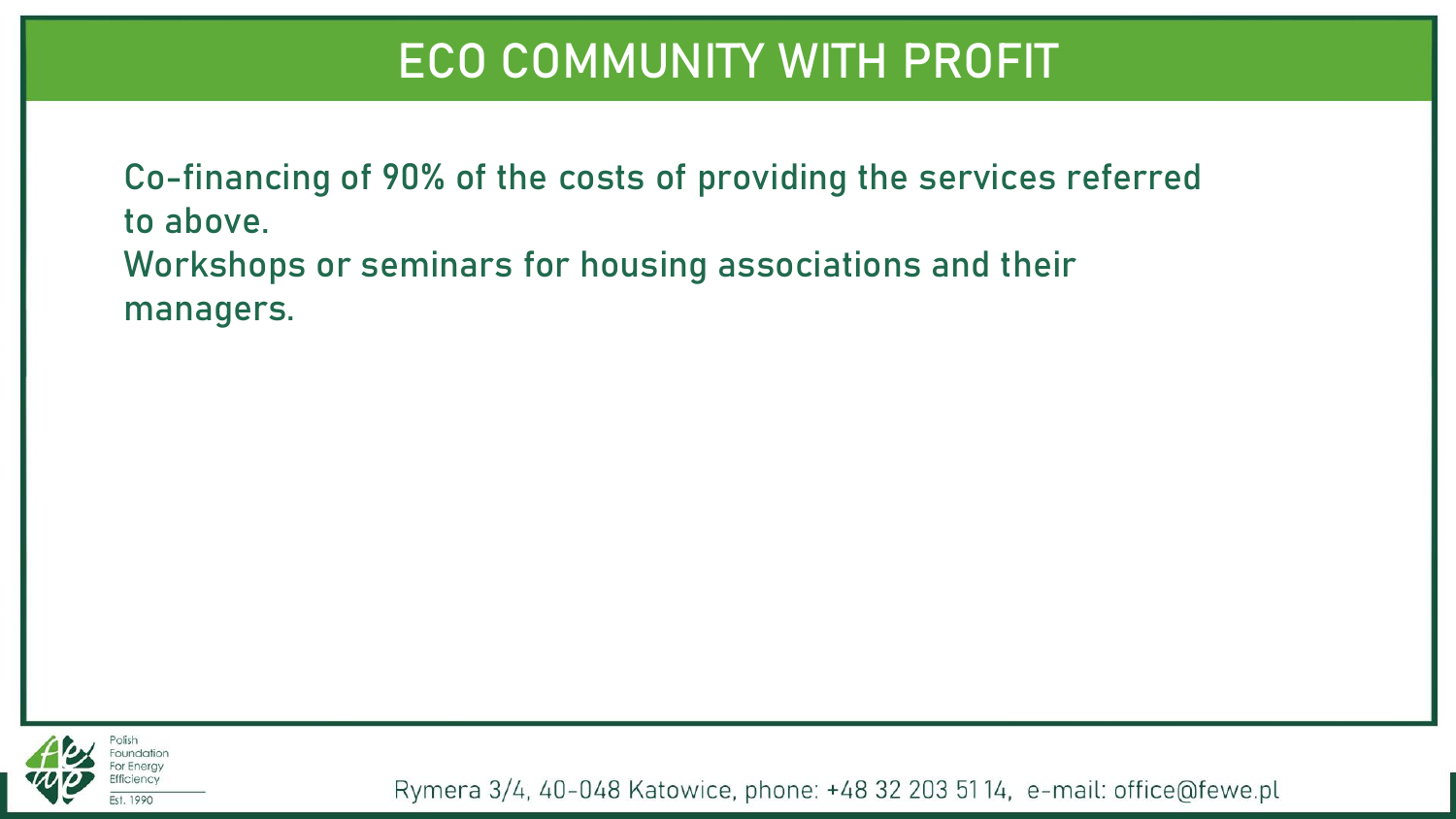#### ECO COMUNITY WITH PROFIT

g





Scope of the building energy audit: Basic - the scope of thermal modernization selected by the auditor.

Extended - scope of thermal modernization selected by the auditor + RES (in annexes to the audit).

Comprehensive - scope of thermal modernization selected by the auditor + RES + rationalization of electricity consumption in common areas (in annexes to the audit).

A professional team will ensure the consistency of the construction project with the energy audit in terms of basic technical parameters (e.g. insulation thickness, insulation material, material thermal conductivity) - a necessary condition if the Investor benefits from a thermomodernization bonus from BGK funds.

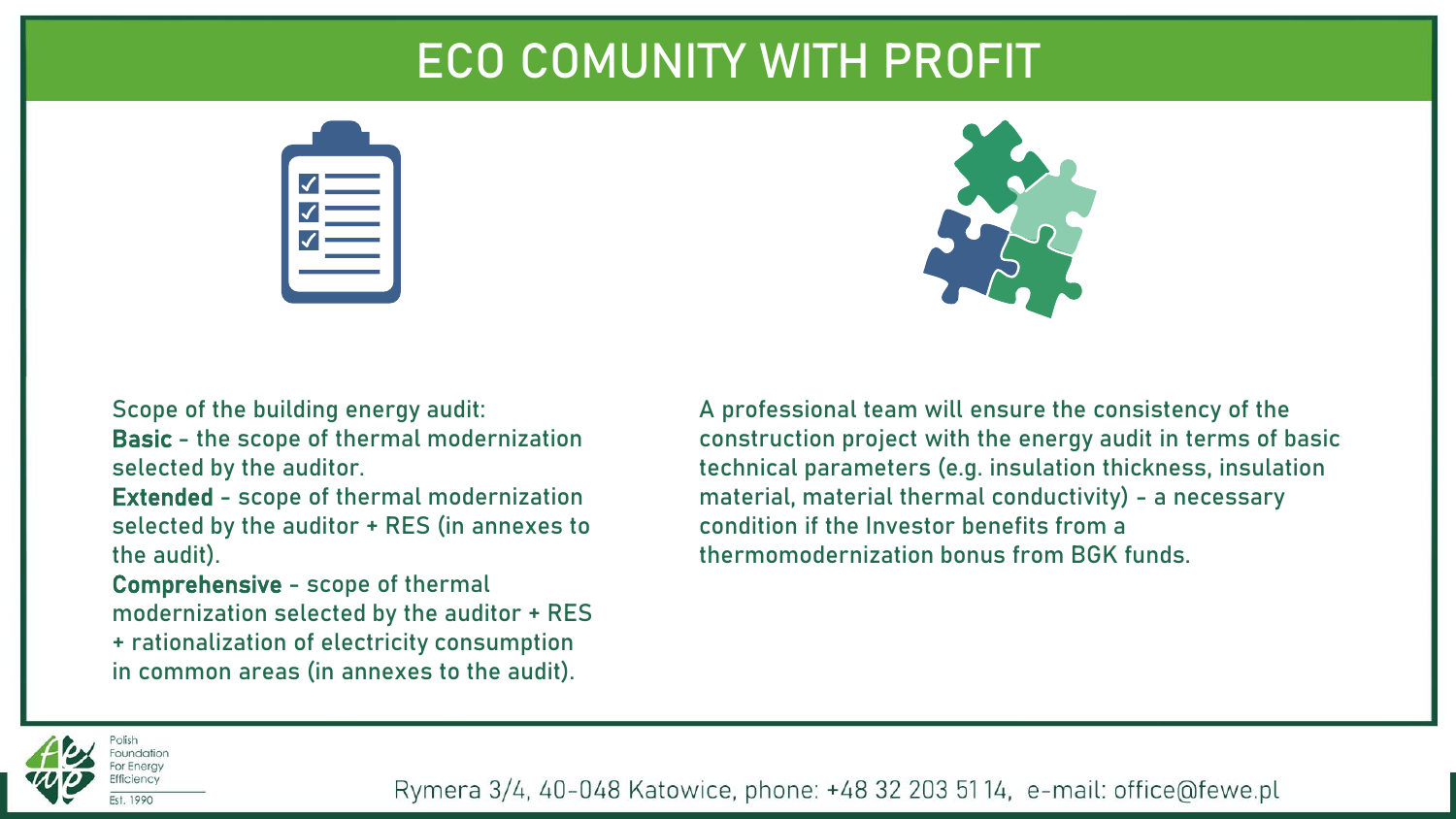#### ECO COMPANY WITH PROFIT

g A full range of services for companies meeting the criteria of SME or MIDCAP according to the EU definition (1,2) that want to improve the energy efficiency of commercial buildings.

Direct consulting for entrepreneurs on the technical process of thermal modernization and the available options.

Performing an energy audit in three variants or one of the range of energy expert opinions.

Support in the application process for the Biznesmax program. Co-financing of 90% of the costs of providing the services referred to above.

Workshops or seminars

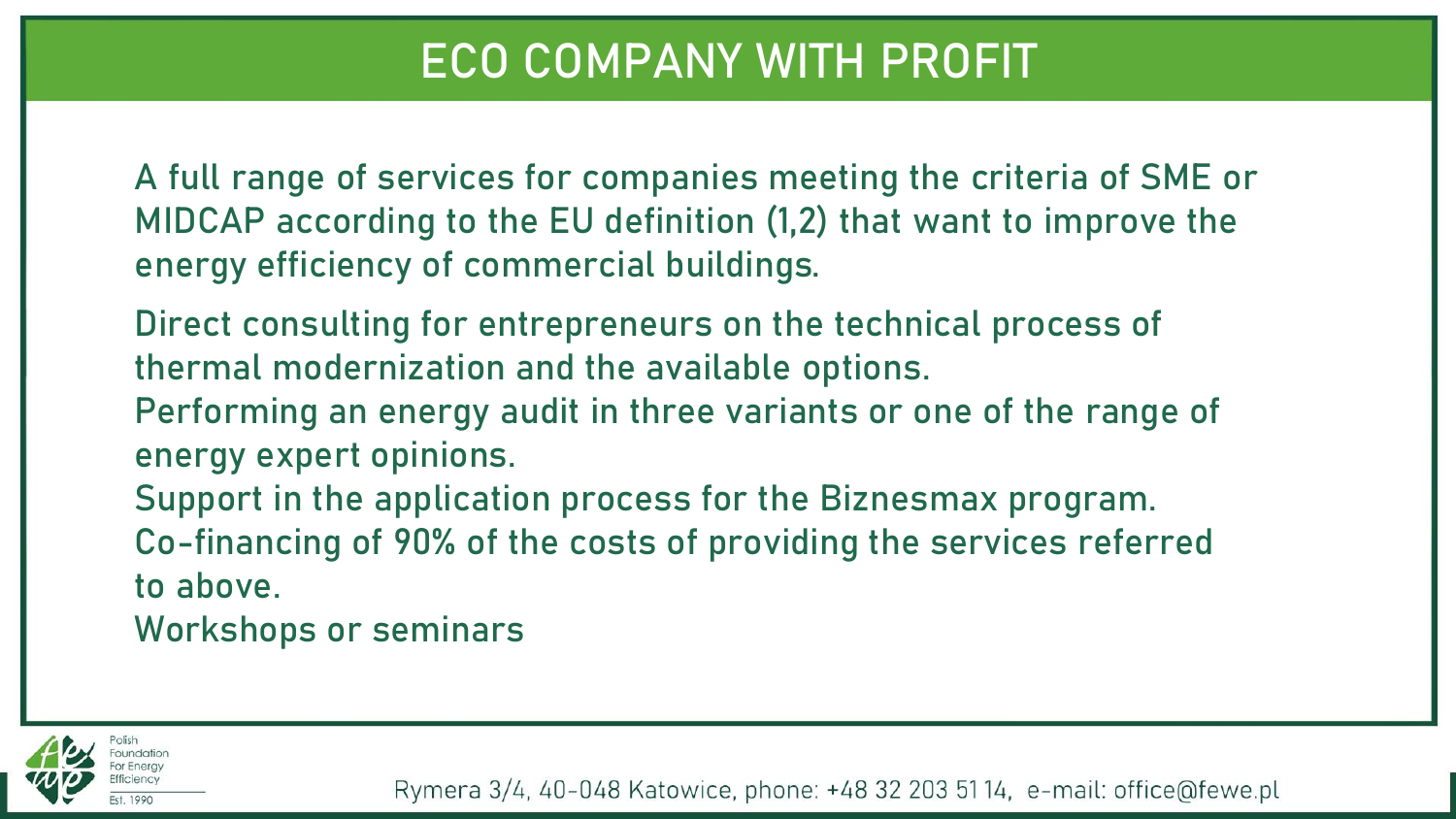#### Effects so far

- g - Number of multi-family buildings: 330
- The amount planned for implementation: PLN 120,000,000
- Final energy savings (EK): 185 GWh / year
- PV energy production: 72 MWh / year
- $CO<sub>2</sub>$  emission reduction: 13,700 tons / year
- Number of commercial buildings: 141
- The amount planned for implementation: PLN 80 000 000
- Final energy savings (EK): 31 GWh / year
- PV energy production: 6,29 GWh / year
- $CO<sub>2</sub>$  emission reduction: 9 300 tons / year

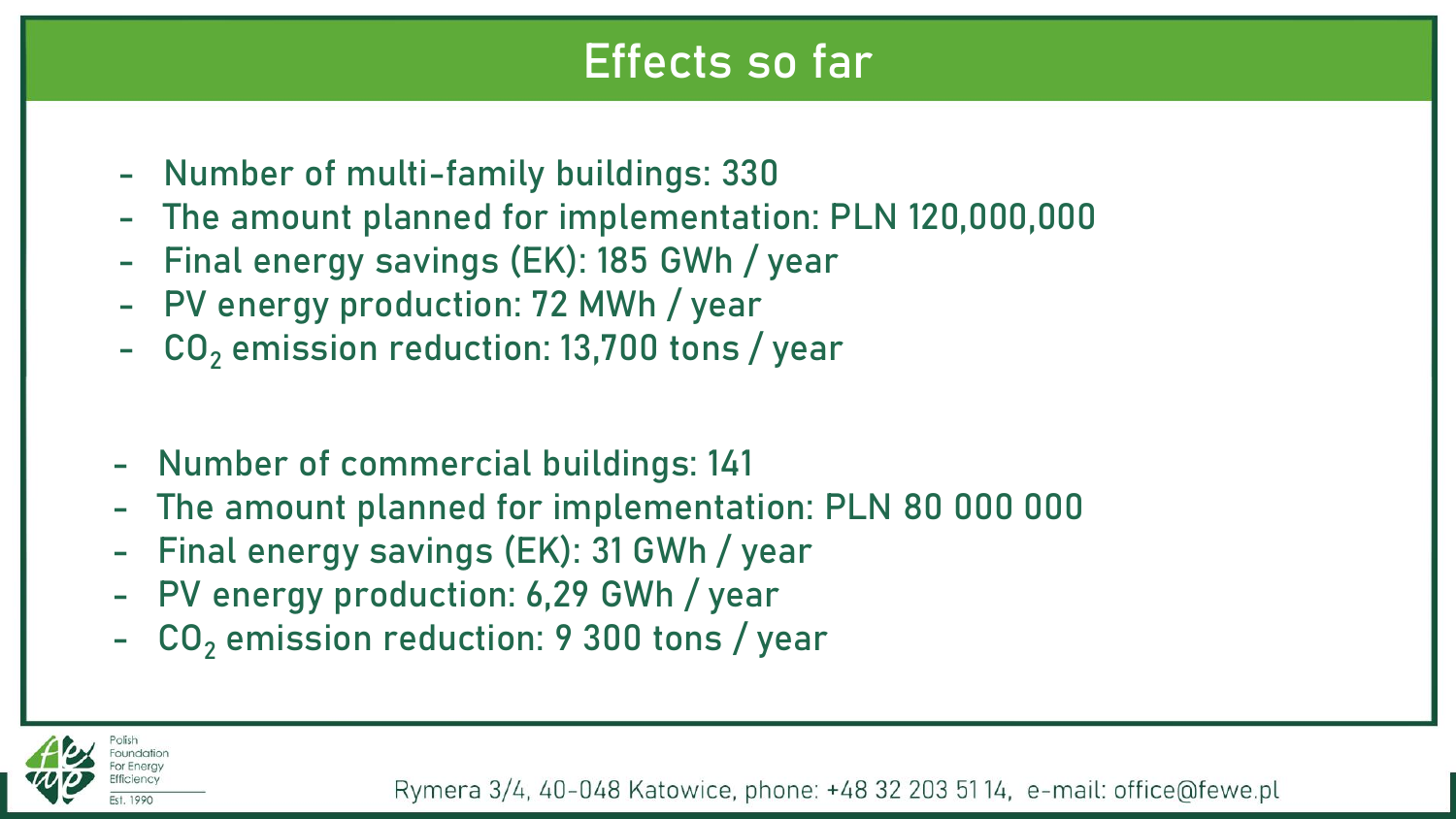### KEY FACTORS

Product tailored to the investor's needs - knowledge of the modernization services market is required.

Investors awareness must be at a sufficiently high level - training, materials, hotline – experts availability.

Using the existing possibilities of financing projects.

The exemplary role of local authorities.

Building trust among investors.

A properly determined team of people serving investors in a specific area (example: Śląskie - appropriate cooperation between an investor, auditor, consultant of a financial institution).

One stop shop approach.